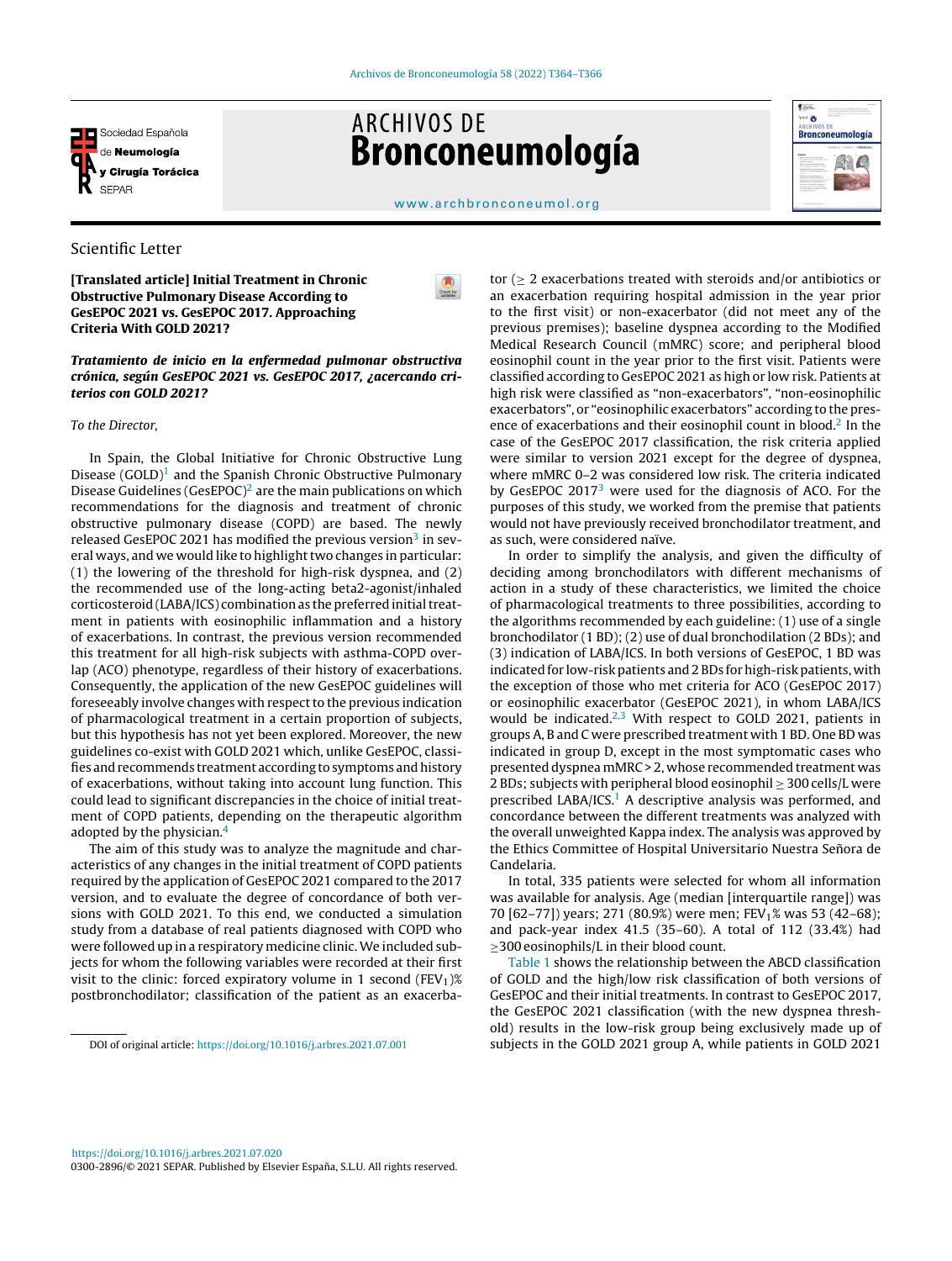#### <span id="page-1-0"></span>Table 1

Classification of patients and treatment allocation according to GOLD and GesEPOC.

|                                                                             | GOLD 2021 ABCD (number of patients) |                      |                    |       |
|-----------------------------------------------------------------------------|-------------------------------------|----------------------|--------------------|-------|
| A. Correlation between groups classified according to GOLD 2021 and GesEPOC |                                     |                      |                    |       |
| GesEPOC 2021 (number of patients)                                           | A(119)                              | B(137)               | C(15)              | D(64) |
| Low risk $(90)$                                                             | 90                                  |                      | $\Omega$           |       |
| High risk (245)                                                             | 29                                  | 137                  | 15                 | 64    |
| GesEPOC 2017 (number of patients)                                           |                                     |                      |                    |       |
| Low risk $(155)$                                                            | 92                                  | 63                   | $\Omega$           |       |
| High risk (180)                                                             | 27                                  | 74                   | 15                 | 64    |
| Treatment                                                                   | GOLD $n$ (%)                        | GesEPOC 2021 $n$ (%) | GesEPOC 2017 n (%) |       |
| 1 BD                                                                        | 298 (89%)                           | 90 (26.9%)           | 155 (46.3%)        |       |
| 2 BDs                                                                       | 13 (3.9%)                           | 214 (63.9%)          | 128 (38.2%)        |       |
| LABA/ICS                                                                    | 24(7.2%)                            | 31 (9.3%)            | 52 (15.5%)         |       |

1 BD: 1 bronchodilator; 2 BDs: dual bronchodilation; LABA/ICS: beta2-agonist/inhaled corticosteroid; GOLD: Global Initiative for Chronic Obstructive Lung Disease; GesEPOC: Spanish Chronic Obstructive Pulmonary Disease Guidelines.

group B are all included in the high-risk group. From a therapeutic point of view, GesEPOC 2021 involves a marked increase in dual bronchodilatation compared to single bronchodilatation (which can be justified by a higher proportion of patients labeled as high risk), and a decrease in the initial use of LABA/ICS. The new GesEPOC 2021 guidelines, by not including the ACO phenotype in the initial treatment algorithm and focusing on the use of ICS in high-risk subjects with eosinophilic exacerbator phenotype, result in an indication of LABA/ICS that is similar to the GOLD 2021 recommendations. The application of the GOLD algorithm, in the conditions we established, results in less intense treatment than both versions of GesEPOC. GesEPOC promotes a greater use of dual bronchodilatation, possibly due to the inclusion of  $FEV<sub>1</sub>$  in its therapeutic algorithm. The degree of concordance between the 2 versions of GesEPOC was higher (Kappa index: 0.53, 95% confidence interval [CI] 0.46–0.60) than between GOLD 2021 and GesEPOC 2021 (Kappa: 0.14, 0.09–0.19) or between GOLD 2021 and GesEPOC 2017 (Kappa: 0.22, 0.15–0.28).

Our study has some obvious limitations: the therapeutic schedules we applied are a simplified version of all possible pharmacological treatments, and the study was conducted in a specialized care setting that is not representative of all levels of care. Overall discrepancies between different treatments could have been less pronounced if a greater number ofless severe patients had been included. The CAT questionnaire was not used, so the distribution of GOLD groups in both GesEPOC guidelines could vary. Due to the study design, some possible alternative treatments accepted by GesEPOC 2021 have not been included. Only initial treatments were analyzed, as set out in the study plan, and it is plausible that subsequent modifications to this original therapeutic scheme could reduce long-term variability between the various documents analyzed.

Nevertheless, this is the first study to evaluate the potential effect of the new GesEPOC guidelines on therapeutic patterns in COPD, which we believe may be considerable. Consequently, we believe that these results are of interest, since the potential impact on clinical outcomes of starting treatmentin line with one guideline or another may be relevant, although this is entirely speculative to date.

## Funding

This paper has not received any funding.

## Conflict of interests

The authors declare conflicts of interest in the manuscript: Juan Marco Figueira Goncalves has received honoraria for speaking engagements and funding for conference attendance from Laboratories Esteve, MundiPharma, AstraZeneca, Boehringer Ingelheim, Ferrer, Menarini, Rovi, GlaxoSmithKline, Chiesi, Novartis, and Gebro Pharma. Rafael Golpe has received honoraria for speaking engagements and funding for conference attendance from Laboratorio Esteve, Mundipharma, AstraZeneca, Boehringer Ingelheim, Ferrer, Menarini, Rovi, GlaxoSmithKline, Chiesi, Novartis, and Gebro Pharma. Cristóbal Esteban has received speaker fees and research grants from GlaxoSmithKline, Menarini, and AstraZeneca. Carlos Amado Diago has received honoraria for speaking engagements and/or scientific consultancy from Boehringer Ingelheim, Pfizer, AstraZeneca, Novartis, Chiesi, Faes Farma, Esteve, and GlaxoSmithKline. Ignacio García Talavera has honoraria from GSK, AstraZeneca, Pfizer, Chiesi, and Grifols for speaking engagements, studies and/or scientific consultancy. Carolina Ramos Izquierdo declares no conflict of interest.

## References

- 1. Global Initiative for Chronic Obstructive Lung Disease [Internet]; 2021. Available from: <https://goldcopd.org/> [consulted March 2021].
- 2. [Miravitlles](http://refhub.elsevier.com/S0300-2896(22)00175-2/sbref0030) [M,](http://refhub.elsevier.com/S0300-2896(22)00175-2/sbref0030) [Calle](http://refhub.elsevier.com/S0300-2896(22)00175-2/sbref0030) [M,](http://refhub.elsevier.com/S0300-2896(22)00175-2/sbref0030) [Molina](http://refhub.elsevier.com/S0300-2896(22)00175-2/sbref0030) [J,](http://refhub.elsevier.com/S0300-2896(22)00175-2/sbref0030) [Almagro](http://refhub.elsevier.com/S0300-2896(22)00175-2/sbref0030) [P,](http://refhub.elsevier.com/S0300-2896(22)00175-2/sbref0030) [Gómez](http://refhub.elsevier.com/S0300-2896(22)00175-2/sbref0030) [JT,](http://refhub.elsevier.com/S0300-2896(22)00175-2/sbref0030) [Trigueros](http://refhub.elsevier.com/S0300-2896(22)00175-2/sbref0030) [JA,](http://refhub.elsevier.com/S0300-2896(22)00175-2/sbref0030) [et](http://refhub.elsevier.com/S0300-2896(22)00175-2/sbref0030) [al.](http://refhub.elsevier.com/S0300-2896(22)00175-2/sbref0030) [Spanish](http://refhub.elsevier.com/S0300-2896(22)00175-2/sbref0030) [COPD](http://refhub.elsevier.com/S0300-2896(22)00175-2/sbref0030) [Guidelines](http://refhub.elsevier.com/S0300-2896(22)00175-2/sbref0030) [\(GesEPOC\)](http://refhub.elsevier.com/S0300-2896(22)00175-2/sbref0030) [2021](http://refhub.elsevier.com/S0300-2896(22)00175-2/sbref0030) [Updated](http://refhub.elsevier.com/S0300-2896(22)00175-2/sbref0030) [Pharmacological](http://refhub.elsevier.com/S0300-2896(22)00175-2/sbref0030) [treatment](http://refhub.elsevier.com/S0300-2896(22)00175-2/sbref0030) [of](http://refhub.elsevier.com/S0300-2896(22)00175-2/sbref0030) [stable](http://refhub.elsevier.com/S0300-2896(22)00175-2/sbref0030)
- [COPD.](http://refhub.elsevier.com/S0300-2896(22)00175-2/sbref0030) [Arch](http://refhub.elsevier.com/S0300-2896(22)00175-2/sbref0030) [Bronconeumol.](http://refhub.elsevier.com/S0300-2896(22)00175-2/sbref0030) [2021.](http://refhub.elsevier.com/S0300-2896(22)00175-2/sbref0030) [S0300-2896\(21\)00103-4.](http://refhub.elsevier.com/S0300-2896(22)00175-2/sbref0030) 3. [Miravitlles](http://refhub.elsevier.com/S0300-2896(22)00175-2/sbref0035) [M,](http://refhub.elsevier.com/S0300-2896(22)00175-2/sbref0035) [Soler-Cataluna˜](http://refhub.elsevier.com/S0300-2896(22)00175-2/sbref0035) [JJ,](http://refhub.elsevier.com/S0300-2896(22)00175-2/sbref0035) [Calle](http://refhub.elsevier.com/S0300-2896(22)00175-2/sbref0035) [M,](http://refhub.elsevier.com/S0300-2896(22)00175-2/sbref0035) [Molina](http://refhub.elsevier.com/S0300-2896(22)00175-2/sbref0035) [J,](http://refhub.elsevier.com/S0300-2896(22)00175-2/sbref0035) [Almagro](http://refhub.elsevier.com/S0300-2896(22)00175-2/sbref0035) [P,](http://refhub.elsevier.com/S0300-2896(22)00175-2/sbref0035) [Quintano](http://refhub.elsevier.com/S0300-2896(22)00175-2/sbref0035) [JA,](http://refhub.elsevier.com/S0300-2896(22)00175-2/sbref0035) [et](http://refhub.elsevier.com/S0300-2896(22)00175-2/sbref0035) [al.](http://refhub.elsevier.com/S0300-2896(22)00175-2/sbref0035) [Spanish](http://refhub.elsevier.com/S0300-2896(22)00175-2/sbref0035) [Guidelines](http://refhub.elsevier.com/S0300-2896(22)00175-2/sbref0035) [for](http://refhub.elsevier.com/S0300-2896(22)00175-2/sbref0035) [Management](http://refhub.elsevier.com/S0300-2896(22)00175-2/sbref0035) [of](http://refhub.elsevier.com/S0300-2896(22)00175-2/sbref0035) [Chronic](http://refhub.elsevier.com/S0300-2896(22)00175-2/sbref0035) [Obstructive](http://refhub.elsevier.com/S0300-2896(22)00175-2/sbref0035) [Pulmonary](http://refhub.elsevier.com/S0300-2896(22)00175-2/sbref0035) [Disease](http://refhub.elsevier.com/S0300-2896(22)00175-2/sbref0035) [\(GesEPOC\)](http://refhub.elsevier.com/S0300-2896(22)00175-2/sbref0035) [2017](http://refhub.elsevier.com/S0300-2896(22)00175-2/sbref0035) [pharmacological](http://refhub.elsevier.com/S0300-2896(22)00175-2/sbref0035) [treatment](http://refhub.elsevier.com/S0300-2896(22)00175-2/sbref0035) [of](http://refhub.elsevier.com/S0300-2896(22)00175-2/sbref0035) [stable](http://refhub.elsevier.com/S0300-2896(22)00175-2/sbref0035) [phase.](http://refhub.elsevier.com/S0300-2896(22)00175-2/sbref0035) [Arch](http://refhub.elsevier.com/S0300-2896(22)00175-2/sbref0035) [Bronconeumol.](http://refhub.elsevier.com/S0300-2896(22)00175-2/sbref0035) [2017;53:324–35.](http://refhub.elsevier.com/S0300-2896(22)00175-2/sbref0035)
- 4. Figueira Gonçalves JM, Golpe R, Esteban C, Acosta-Sorensen M, Veiga I, Guzmán-Peralta I. Discordance in treatment of chronic obstructive pulmonary disease following GesEPOC guideline vs. GOLD. Rev Clin Esp (Barc). 2021;221:536-9.

Juan Marco Figueira Gonçalves <sup>a,</sup>\*, [Raf](#page-2-0)ael [Golpe](#page-2-0) <sup>b,c</sup>, Cristóbal Est[e](#page-2-0)ban<sup>d, e</sup>, [Car](#page-2-0)los Amado Diago<sup>f</sup>, Ignacio García-Talavera<sup>a</sup>, Carolina Ramos-Izquierdo<sup>a</sup>

<sup>a</sup> Servicio de Neumología y Cirugía Torácica, Hospital Universitario Nuestra Se˜nora de Candelaria, Santa Cruz de Tenerife, Spain <sup>b</sup> Servicio de Neumología, Hospital Universitario Lucus Augusti, Lugo, Spain

<sup>c</sup> Grupo C039 Biodiscovery HULA-USC, Instituto de Investigación Sanitaria de Santiago de Compostela (IDIS), Santiago de Compostela, Spain